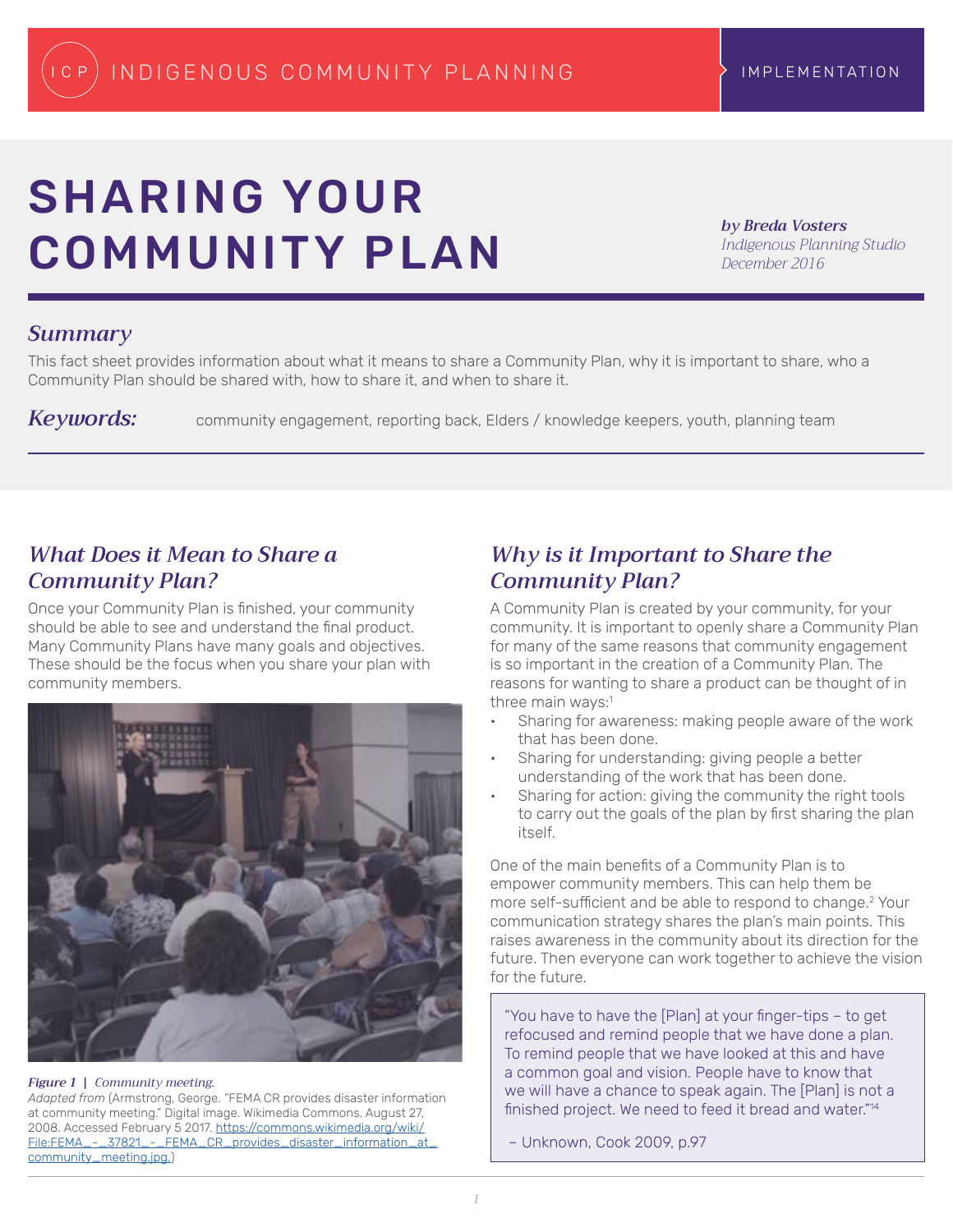# *Who Should a Community Plan be Shared With?*

Creating a Community Plan is generally a very inclusive process. Often, this helps create a sense of community ownership over the final product. This spirit of ownership should continue as your share the final product with the whole community. Make sure to share the plan's important points with family heads, Elders, youths, community groups, band administration, Chief, and Council.<sup>3,4,5</sup> You can do this using different methods, depending on your audience.



*Figure 2 | Groups of people to include when sharing the plan.* 

"Building inclusion during the CCP process is fundamental to success."15

– Cook 2009, p.31

# *How Can a Community Plan be Shared?*

When you share your Community Plan, it marks the transition from planning to implementation. At this point, the main responsibility for the plan shifts from the community to leadership and management.<sup>6</sup> The first step to share a Community Plan should be to "develop your key messages" and decide what is most important to share with the community.<sup>7</sup> Figure 3 shows the important parts of the plan to be shared with your community.

As illustrated in the diagram, decide on your key messages first by meeting with community leadership, management groups, Chief, and Council. Main elements include goals, cultural and economic benefits, and governance.<sup>8</sup>

After the key messages and main elements have been decided, they can be shared with your community in a number of ways. Every community is unique and has its own



*Figure 3 | The product pyramid helps organize your message. Adapted from* (Aboriginal Affairs and Northern Development Canada / Indigenous Services Canada. "Product Pyramid" Digital image. *Aboriginal Affairs and Northern Development Canada*. 2015. Accessed October 21, 2016. http://www.aadnc-aandc.gc.ca/DAM/DAM-INTER-BC/STAGING/texte-text/ fnct\_e\_1100100021861\_eng.pdf. p. 26.) *Used with permission.*

unique set of challenges, opportunities and resources. For this reason, choose communication methods that work best for your community.<sup>9</sup> Some of these methods may be similar to the ones used for creating the Community Plan. Make sure the focus is to share information rather than to get new ideas.

Choose a method that worked well in the past. Communications Plans also provide some key points for how the messages should be communicated:<sup>10</sup>

- Simple, clear, and interesting.
- Easy to read and understand.
- Positive, truthful, and accurate.
- Focused on a specific challenge.
- Focused for a specific audience

# *When Should a Community Plan be Shared?*

Communication should be consistent when creating and implementing the Community Plan.<sup>11</sup> The Community Plan should be shared with community members as soon as possible after it is finished. This will build trust and maintain high levels of community engagement.<sup>12</sup> The flow of information created by communication efforts is important to empower community members and keep them up to date with the implementation of the Community Plan.<sup>13</sup>

"Planning is a continuous process – it never really ends."16

– Unknown, Cook 2009, p.1